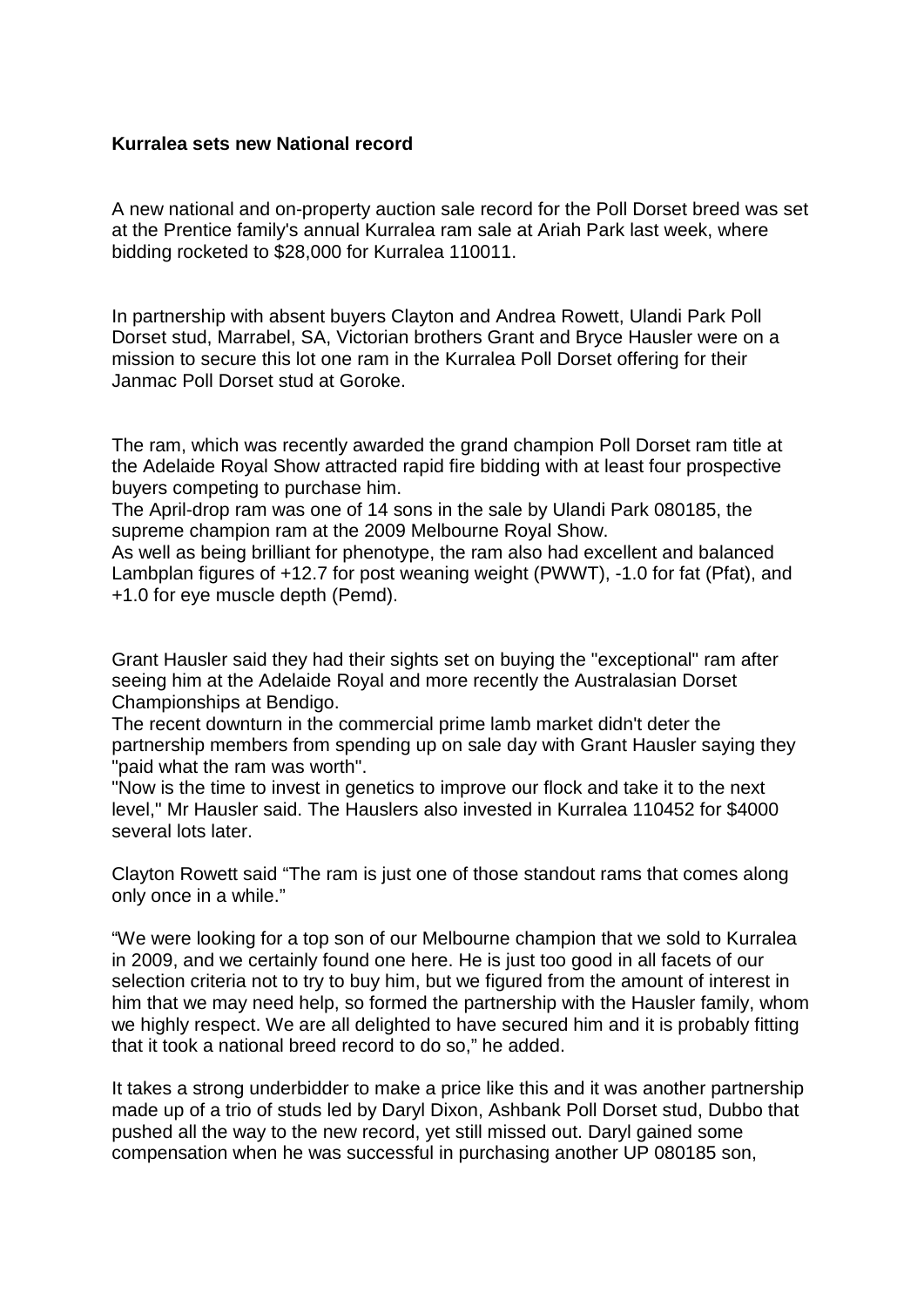Kurralea 110456 for \$5500 at lot 8.

The \$28,000 record breaker buoyed the average of Kurralea's Poll Dorset stud ram offering to \$3032, with all 33 selling at auction for a gross of \$100,050.

The \$28,000 price not only eclipsed the previous on-property record of \$26,000 set at Kurralea's 2005 on-property sale, but also the \$27,500 national breed record set way back in 1983 at the Melbourne Royal by the Allendale stud.

Kurralea stud principal Ben Prentice said they were over the moon with the price and it was beyond their expectations.

"We hoped he would sell well as he was the Adelaide Royal champion and there had been quite a lot of interest in him, but you can never be sure what will happen until sale day," he said.

Mr Prentice said the ram was a very correct, well-muscled and long, yet very well balanced for a ram of its size.

"A lot of rams can get to that weight but for them to be so correct and well balanced at that size is what made him a standout; he's offers the total package really," he said. Kurralea will retain a semen share in the ram for their own in-flock use.

Chris Skeer, Millicent, SA went to the second top Poll Dorset price of \$6000 in securing K110287 for another UP080185 son, while Max Whyte & Gail Cremasco, Brimfield stud, Kendenup, WA paid \$5500 for K110333, a K070542 son.

Rounding out the higher Poll Dorset buyers was Ted Rumler, Valed Poll Dorset stud, Leigh Creek, Vic who paid \$5000 for K11 0314, then picked up two bargains, K110376 for \$1500 and K110215 for \$1800.

Following the Poll Dorset stud rams was Kurralea's 16 White Suffolk stud ram offering. These sold to a top of \$7000 and in another total clearance, averaged \$2322.

The \$7000 top-priced White Suffolk ram was bought by Trent Adams, manager for the Chatsworth House property, from Hamilton, Vic.

The July 2011-drop ram weighed 130.5kg and had figures of +15.1 for PWWT, -1.4 for Pfat and -0.5 for Pemd.

The ram was the reserve junior champion White Suffolk ram at the White Suffolk Elite Show at Bendigo in mid-September.

Chatsworth House have bought flock rams from Kurralea for the past six years, but this was the first time they had bought a stud ram for seedstock breeding purposes. "We bought a stud ram to use for breeding our own composite rams," Mr Adams said. They also picked up a back-up ram in K110290.

Chatsworth House runs 8000 to 9000 composite ewes, and also has Composite and